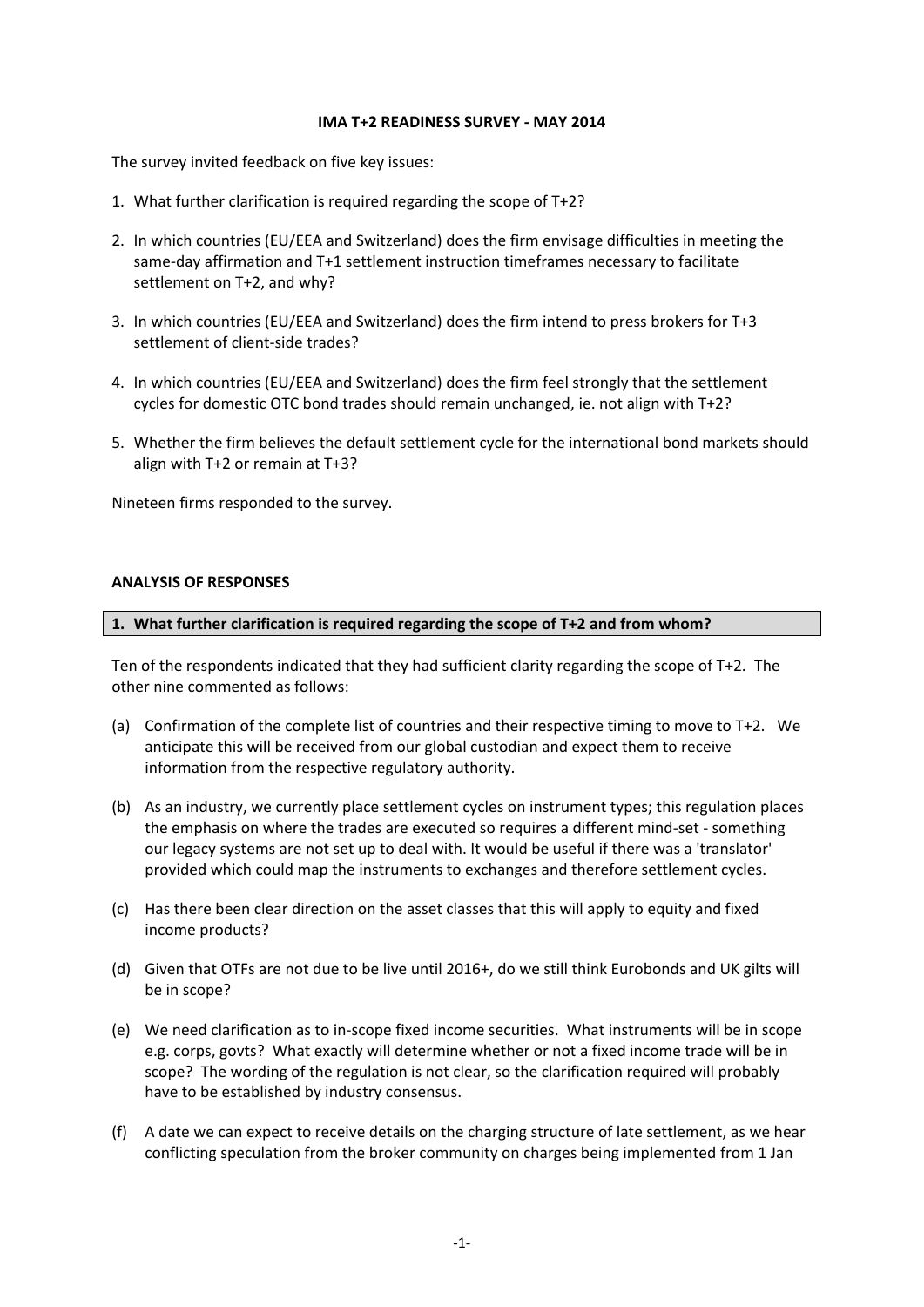2015 to Q2 2015. Either way, we need to have this information and would expect to receive it from our custodians.

(g) What are the impacts of T+2 on securities lending?

What are the CSD regulations on discouraging settlement fails? Could we have a summary of these and when they will be in force?

Wiill there be tighter deadlines on instructing local agents or will they remain the same?

(h) Equities - Will there be a grace period for the expected increase in failed trades and buy-in's around the October implementation date. Will there be any change to buy-in rules once the markets move to T+2. How will these changes be communicated to the market? With regards to stock lending, will the accountability for the changes caused by the move to T+2 fall upon the agents?

Fixed income - Although non-mandatory, will OTC bond markets move to T+2 as well. If so, will these follow the same timelines as the equity markets in these countries? Will electronic platforms such as Bloomberg, Market Access and TradeWeb automatically update their systems to reflect these changes?

(i) We require a more granular in scope/out of scope list of products and clarification regarding the nuances of settling non-European securities on a European ICSD and European securities on non-European ICSDs.

## **2 - 4. Country-by-country analysis**

Eighteen of the nineteen responses are included below; the nineteenth is considered separately afterwards.

|                 | Concerned about    | Seeking T+3 for     | Preference for domestic |
|-----------------|--------------------|---------------------|-------------------------|
|                 | readiness for T+2? | client-side trades? | bonds to stay at T+3    |
| Austria         |                    | *                   | 3                       |
| Belgium         |                    | $\ast$              | 3                       |
| <b>Bulgaria</b> |                    | $\ast$              | 2                       |
| Croatia         |                    | $\ast$              | 2                       |
| Cyprus          |                    | $\ast$              | $\overline{2}$          |
| Czech Republic  |                    | $\ast$              | 2                       |
| Denmark         |                    | $\ast$              | $\overline{2}$          |
| Estonia         |                    | $\ast$              | 2                       |
| Finland         |                    | $\ast$              | $\overline{2}$          |
| France          |                    | $\ast$              | 3                       |
| Germany         |                    | $\ast$              | 3                       |
| Greece          | $\overline{2}$     | $\ast$              | 1                       |
| Hungary         |                    | $\ast$              | 2                       |
| Iceland         |                    | $\ast$              | $\overline{2}$          |
| Ireland         |                    | $\ast$              | $\overline{2}$          |
| Italy           | $\mathbf{1}$       | $\ast$              | 3                       |
| Latvia          |                    | $\ast$              | 2                       |
| Liechtenstein   |                    | $\ast$              | $\overline{2}$          |
| Lithuania       |                    | $\ast$              | 2                       |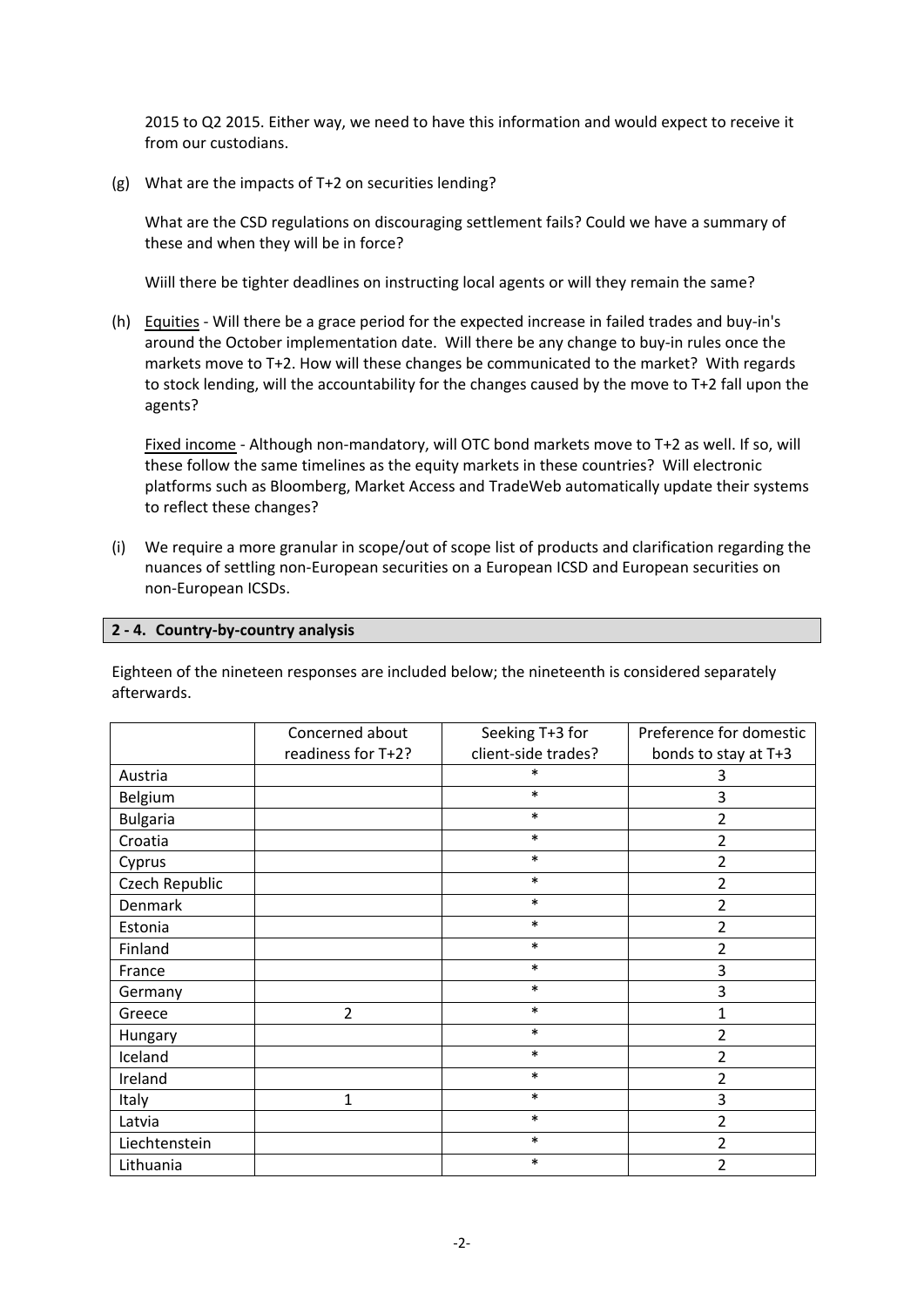| Luxembourg     |                | $\ast$ | 3  |
|----------------|----------------|--------|----|
| Malta          |                | $\ast$ |    |
| Netherlands    |                | $\ast$ | 3  |
| Norway         |                | $\ast$ |    |
| Poland         | $\overline{2}$ | $\ast$ | 2  |
| Portugal       |                | $\ast$ | າ  |
| Romania        | $\mathfrak{p}$ | $\ast$ | ົາ |
| Slovakia       |                | $\ast$ | 2  |
| Slovenia       |                | $\ast$ | 2  |
| Spain          |                | $\ast$ | 4  |
| Sweden         |                | $\ast$ | 2  |
| Switzerland    |                | $\ast$ | າ  |
| United Kingdom |                | $\ast$ | ົາ |

\* see 3. below

# 2. General T+2 capability

As can be seen above, few of the eighteen firms included identified widespread concerns regarding their ability to meet the processing timeframes necessary to facilitate settlement on T+2. Moreover, the comments below indicate that not all of those that flagged concern in the first column were worried specifically about the ability to settle on T+2.

| Greece  | The first firm does not envisage problems arising from its own processes, but is<br>(a)<br>dependent on broker performance in the trade confirmation process.<br>The second firm, again, does not envisage problems arising from its own processes,<br>(b)<br>but noted a concern regarding the strict buy-in regime in Greece. |
|---------|---------------------------------------------------------------------------------------------------------------------------------------------------------------------------------------------------------------------------------------------------------------------------------------------------------------------------------|
| Italy   | The firm commented that Italy has the lowest same-day affirmation.                                                                                                                                                                                                                                                              |
| Poland  | The first firm commented that brokers confirm manually and have no access to<br>(a)<br>confirmation platforms.                                                                                                                                                                                                                  |
|         | The second firm does not envisage problems arising from its own processes, but<br>(b)<br>noted that Poland is a "pre-matching market" where the process occurs typically on<br>settlement date.                                                                                                                                 |
| Romania | (a) As with Poland, the first firm commented that brokers confirm manually and have<br>no access to confirmation platforms.<br>(b) The second firm commented that funding is undertaken through third party FX<br>trades, which have very tight deadlines due to the market in Romania.                                         |
| Spain   | As with Greece, the first firm does not envisage problems arising from its own<br>(a)<br>processes, but is dependent on broker performance in the trade confirmation<br>process.                                                                                                                                                |
|         | The second firm, again, does not envisage problems arising from its own processes,<br>(b)<br>but commented that registration processes typically take place on T+1 in Spain.                                                                                                                                                    |